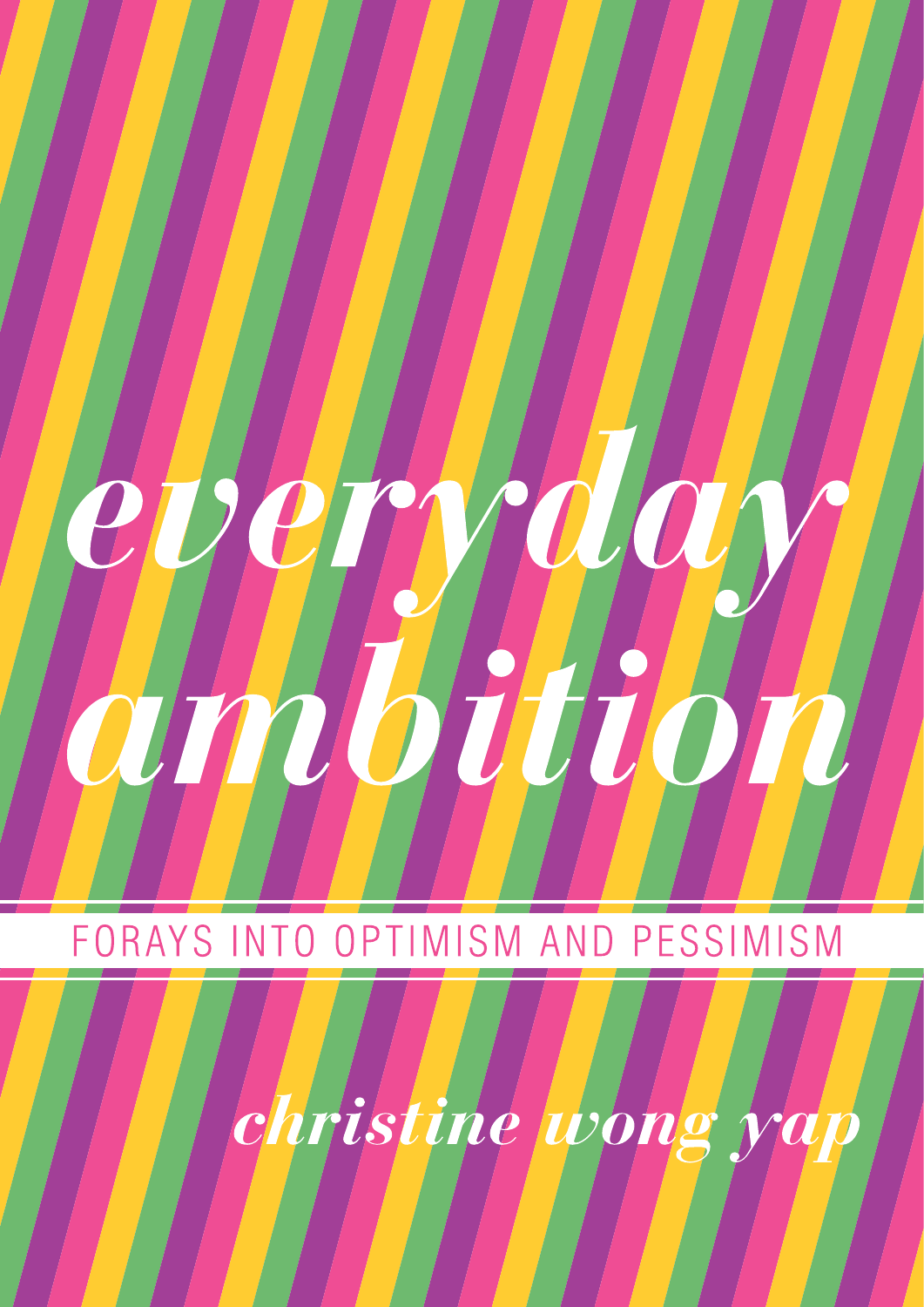## *Introduction*



Breathe Residency studio, 1 February 2009

### **Research findings and projects produced during the Breathe Residency, 30 January to 30 April, 2009.**

In January, I left northern California for Manchester, u.k., to embark on a three-month artist's residency emphasizing experimentation. I arrived at the Chinese Arts Centre's spacious live-work studio with a few butterflies in my stomach, anticipating how my work might develop, given ample time, space, and support.

The months that followed were filled with reading, research, travel, writing, looking at art, studio experimentation and meeting members of the Manchester art community.

At the end of the residency, I opened my studio to the public, presenting new installation, sculpture, drawings and an artist's multiple. The new work stems from my response to Manchester, and reflects new thoughts on optimism and pessimism, which are described here.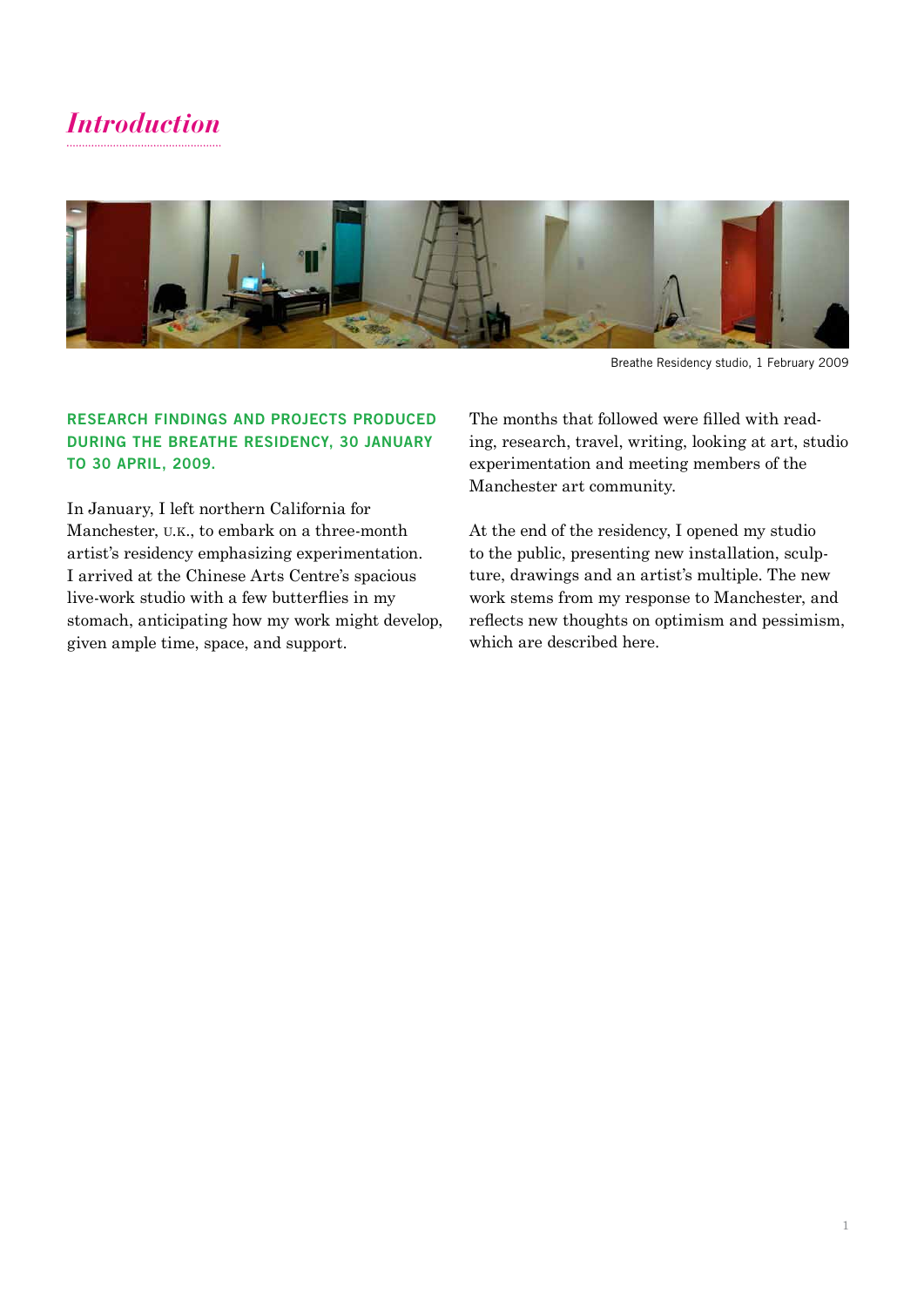# *Background*



The Breathe residency, my understanding of optimism and pessimism can be summed up as these fundamental principles:

**1.** Daily life is full of shitty experiences, like looking for parking or waiting in line at a grocery store.

**2.** Consumer culture boasts of progress and convenience, but cannot live up to the expectations it creates.

**3.** Feeling trapped in the corporeal world (what William Gibson calls "meatspace"<sup>1</sup> ) exacerbates the sense of frustration.

#### **4.** *Pessimism is tied to the mundane.*

**5.** On the other hand, happiness is fleeting and ephemeral.

#### **6.** *Optimism is tied to transcendence.*

However, rather than viewing optimism and pessimism as an intractable dichotomy, I see them as interconnected and simultaneously useful. **fig. 1**

**7.** I am ambivalent (pulled strongly in two directions) between optimism and pessimism.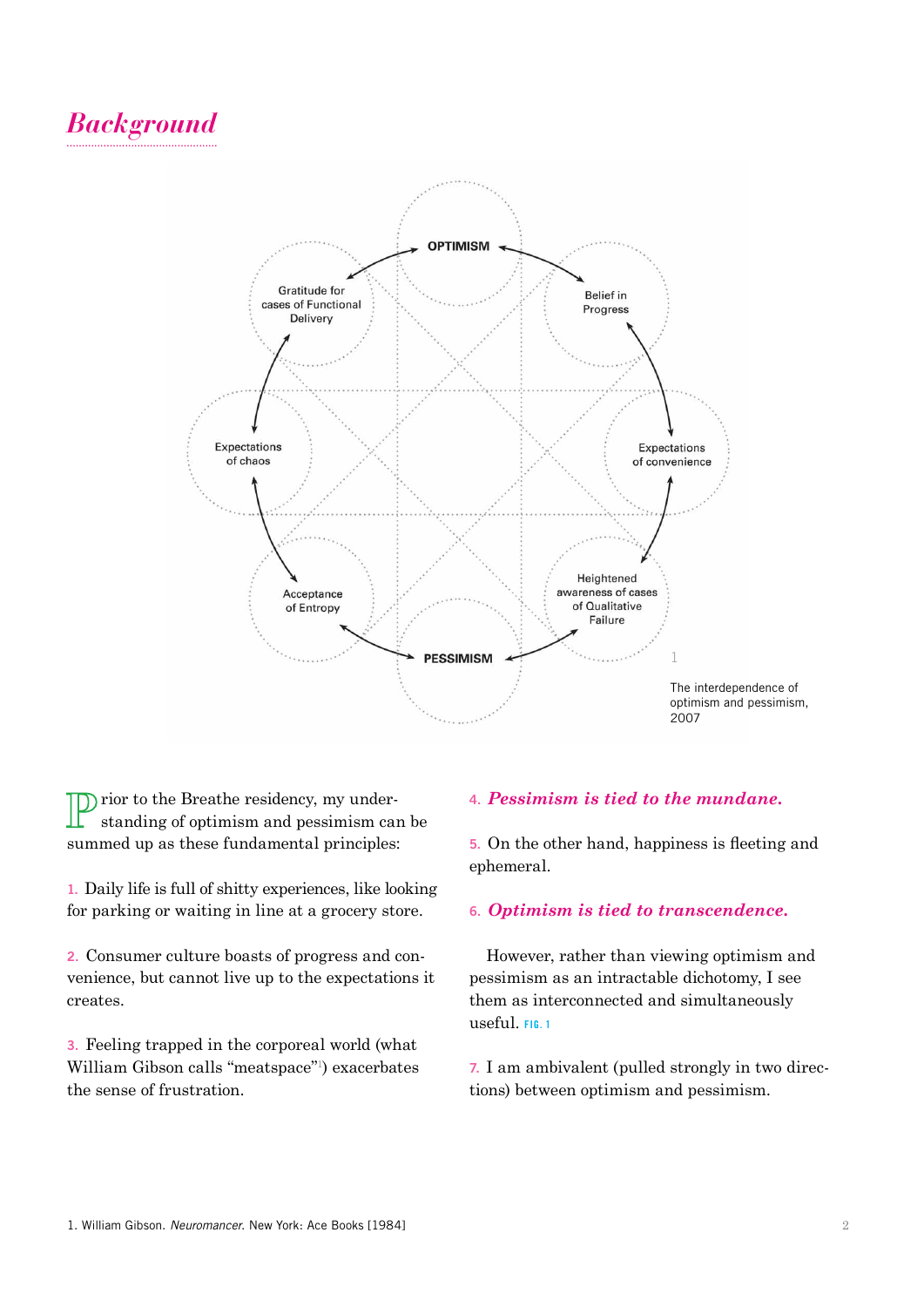**8.** I explore optimism and pessimism using metaphors like light and dark, works and meanings, material and ineffable. **fig. 2** 

**9.** I am not sure how materialized art can contain the ineffable. I am acutely aware of the difference between the "container and contained." As Daniel Spoerri wrote in *The Mythological Travels* (1970)

*…we're all fetishists snared by the object... until they... pile up stripped of their magic and cut off from the memory of their history... all that remains of these preserves is the container the artist made for them,... the container will never interest me as much as the contained, but where would I pour my wine without a glass?—and it is inbetween these two poles of inseparability of the two that my anxiety of finding a definite solution will oscillate....* 

**10.** I am skeptical of the expectation that art *should*  convey the ineffable. My works sometimes suggest an embedded futility or failure, frustrating the viewer's assumptions about the art experience.

For example, in the *Presents* series **[fig. 3]**, ribbons and bows suggest a present, however the gift is absent. This raises the paradox of who is responsible for the ineffable in art—*does the viewer project it onto the art object, or does the artist provide it?*

**11.** The art viewing experience provides an opportunity for enacting skepticism or trust. I see the work of art mediating a relationship between the viewer and artist.

In *Dark into Light* **[fig. 4]**, 100 lights that respond to darkness are bathed in a spot light. To trigger the lights, the viewer must interrupt the beam of light with their bodies, literally inhabiting the center of the installation. The result is that the viewer's shadow becomes illuminated—making an ephemeral image from common household goods.







2 Table of metaphors 3 *Gold Present*, 2007, balsa wood and paper, 22 x 18 x 18 inches / 56 x 46 x 46 cm. 4 *Dark into Light*, 2008, mixed media installation: 100 night

lights, par can, spot bulb, 10 x 10 x 8 feet / 3 x 3 x 2.4 m.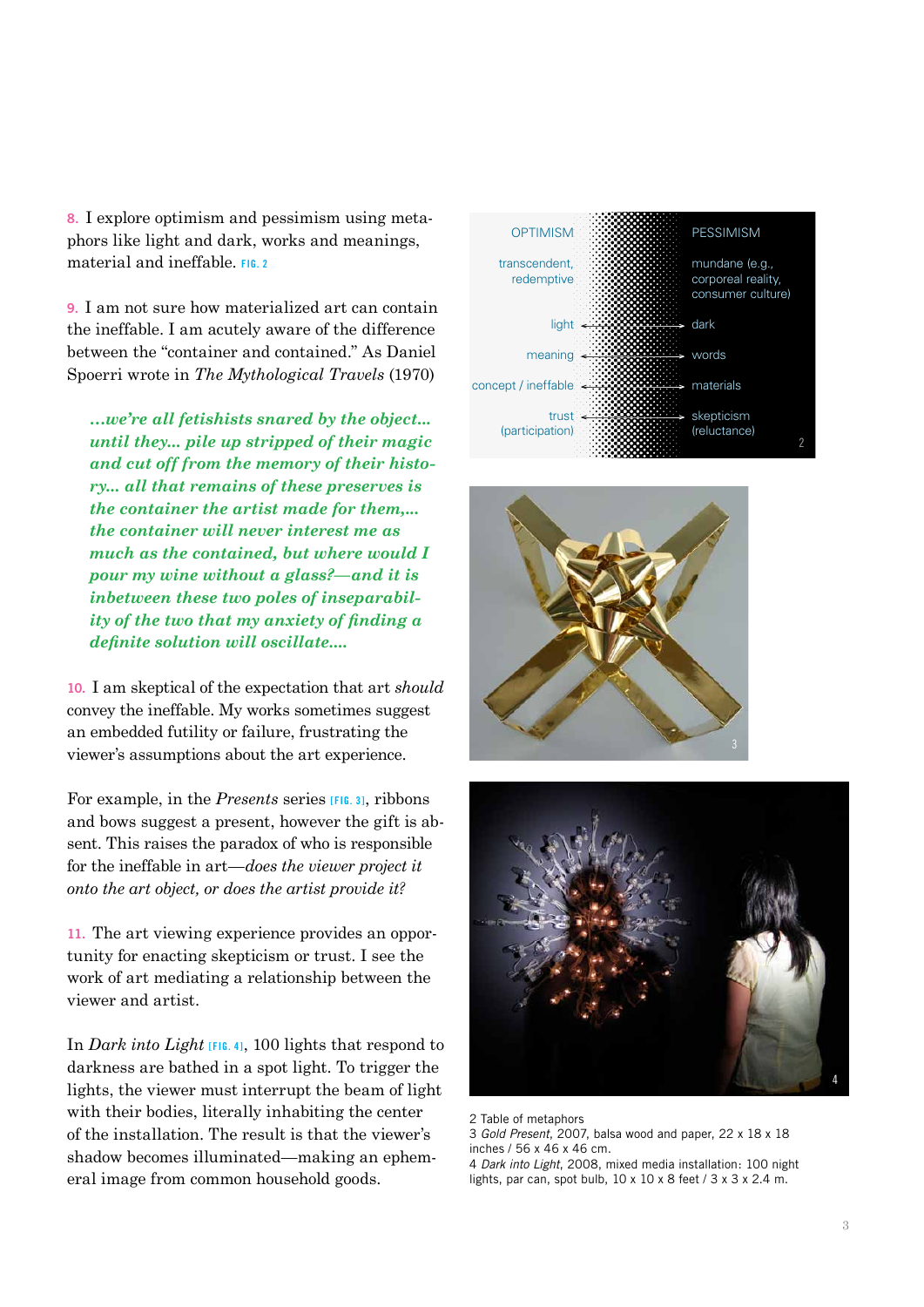## *Context: Breathe*

he Chinese Arts Centre's *Breathe Residency*  7 is "a three-month opportunity to provide an artist the time and space to contemplate their practice." The residency came at an opportune time in my development. I identified a few reasons for pushing my practice further after exhibiting several new works last year.

I became aware of the risk of mannerism: I didn't want to become known as "the light artist." Light installations are gratifying to make, but they can easily become too populist, popular and easy.



Foreground: *Binary Pair*, 2008, installation (motors, lights, screenprinted texts), 6 x 14 x 6 feet / 1.8 x 4.2 x 1.8 m. Background: *Anti-Campfire*, 2008, charcoal, binding agents, light, solar power, 13 x 13 x 10 inches / 33 x 33 x 25 cm.

The metaphors in the work became increasingly complex. For example, *Binary Pair* **[fig. 5]** attempted to draw parallels between binary star systems, black holes and the interdependence of optimism and pessimism, as well as the end of the American century. I'm interested in making works that embody an idea, an wanted to steer away from such heavy symbolism.

Last year was also a tumultuous year, and my artwork and attitudes changed. My ambivalence between optimism and pessimism shifted towards uncertainty. I became more pessimistic, but I'd rather be an optimist.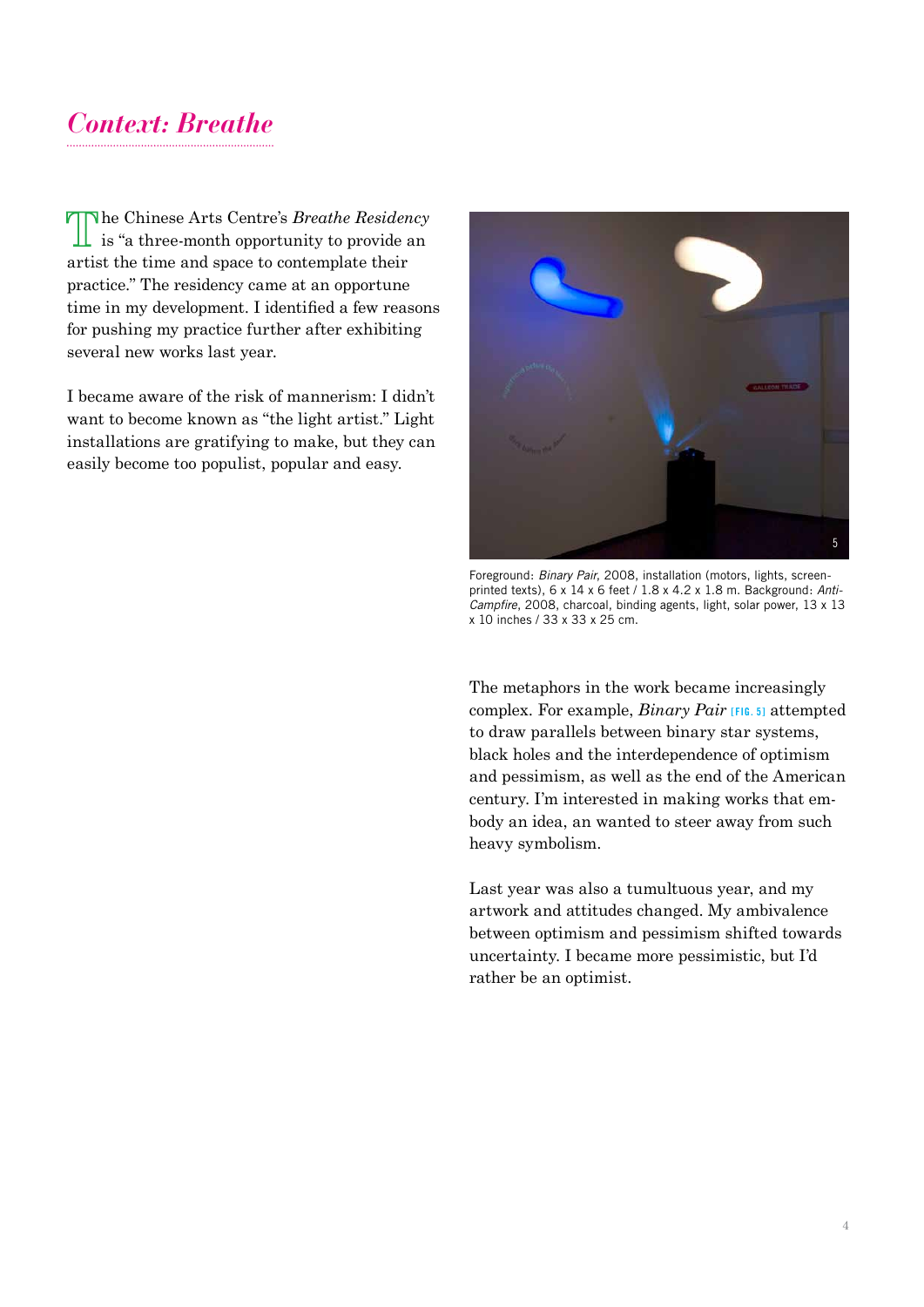During the residency, I engaged in **a self-directed course of study** spanning:

- •Slang, weather and temperaments in Manchester
- •The case for optimism in America's near future $2,3$ .
- •Time perspectives
- •Psychology: happiness, pain, pleasure and desire

Throughout the residency, I also enjoyed my opportunities to **view and write about art** on my blog, cwongyap.wordpress.com. I visited art institutions around the Northwest and Midlands, including Birmingham, Leeds and Liverpool, as well as in London. The shows that left lasting impressions include:

- •Simon and Tom Bloor's *As Long As It Lasts* at Eastside Projects
- •Armando Andrade Tudela's solo show at ikon Gallery
- •Annette Messenger's *The Messengers* and *Mark Wallinger Curates The Russian Lineman* at Hayward Gallery
- •Gregor Schnieder's *Kinderzimmer* in *Subversive Spaces* at the Whitworth Art Gallery

•Julio Le Parc's *Continuous Mobile, Continual Light* (1960) and Melanie Smith's *Six Steps to Abstraction* (2004) in the *DLA Piper series' The Twentieth Century: How it Looked and Felt* at Tate Liverpool.

#### Finally, I **engaged the U.K. arts community** via:

- •Attending exhibitions and publishing reviews on my blog.
- •Attending the *Tuesday Talks* lecture series at the Whitworth Art Gallery.
- •Attending symposia, namely, *Fly Eric* in Barrow-in-Furness (Art Gene/Castlefied Gallery/Storey Gallery) and *Global Modernities*  at Tate Britain.
- •Sharing my work with ma students from Leeds University, ma Fine Arts Manchester Metropolitan University, ma Museum and Curatorial Studies Manchester Metropolitan University
- •Sharing my work with Plaited Fog, an artist's collective in Preston.

*These experiences, combined with research, have resulted in surprising new developments in my theory of optimism and pessimism.*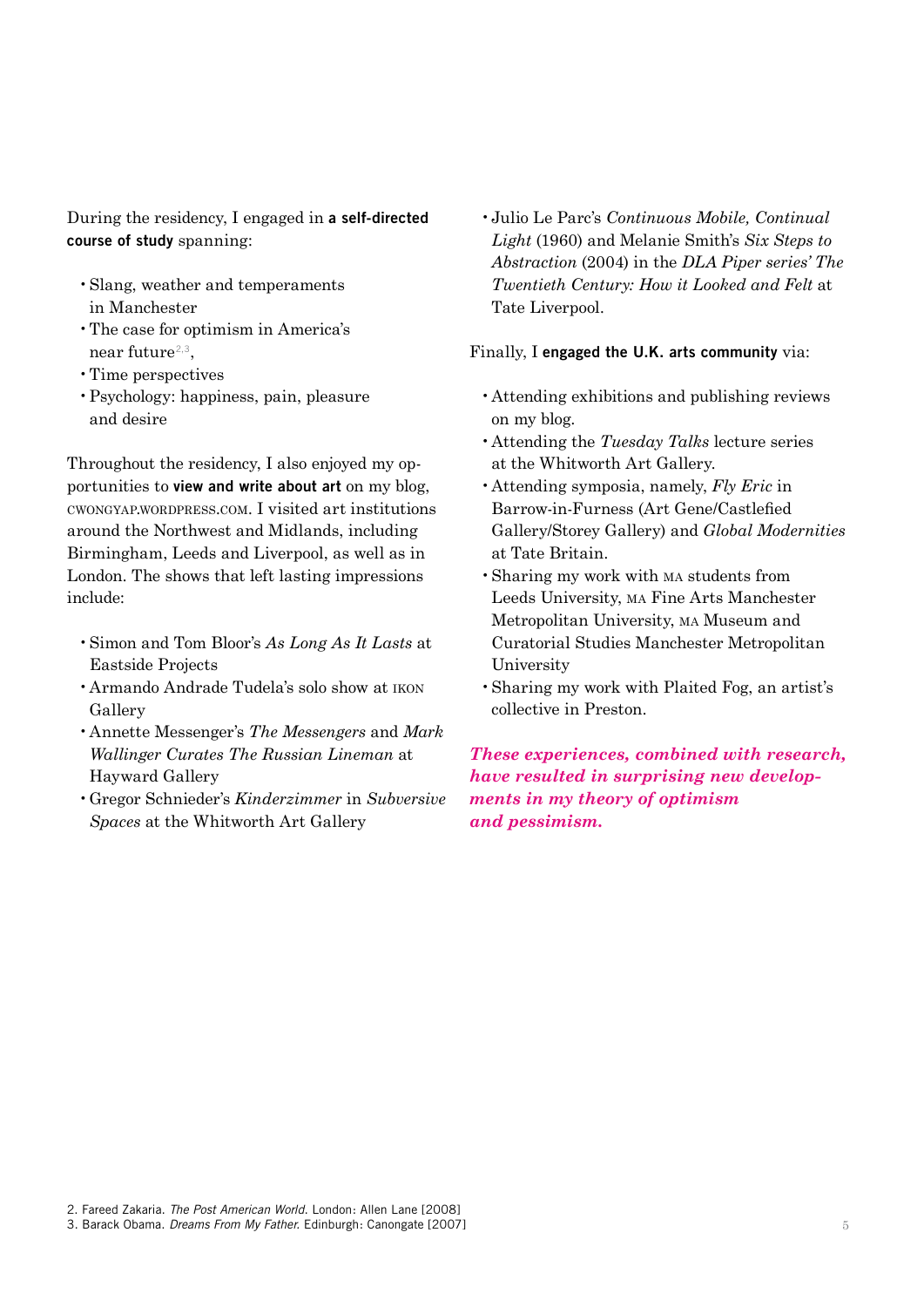# *Context: Manchester's All Right*

y observations of Mancunian<sup>4</sup> vernacular, weather and temperament led me to consider the value of humble expectations.



*Mancunian Slang Adjective Flash Drawings: Stroppy, Naff, Scally, Grotty, Mardy,* ink on six ready-made fluorescent yellow die-cut papers 12 x 7.5 inches / 30 x 19 cm each ; 37 x 50 inches / 1 x 1.2 m assembled. Produced in the Breathe Residency at Chinese Arts Centre.

**Vernacular.** I noticed that Mancs have many colorful slang words **[fig. 6]**, but most express displeasure. Compared with Americans, Mancs tend to downplay expressions of pleasure or enthusiasm.

**Weather.** I also noticed a contrast between the perceived and actual weather in Manchester. Mancs are quite happy to complain about the poor weather, but I found it not nearly as rainy as I was warned. In fact, I wore a too-heavy waterproof parka for the first several weeks, and was pleasantly surprised by the mild temperatures and occasional sunshine.

**Temperament.** These observations suggest that Mancunians may employ defensive pessimism.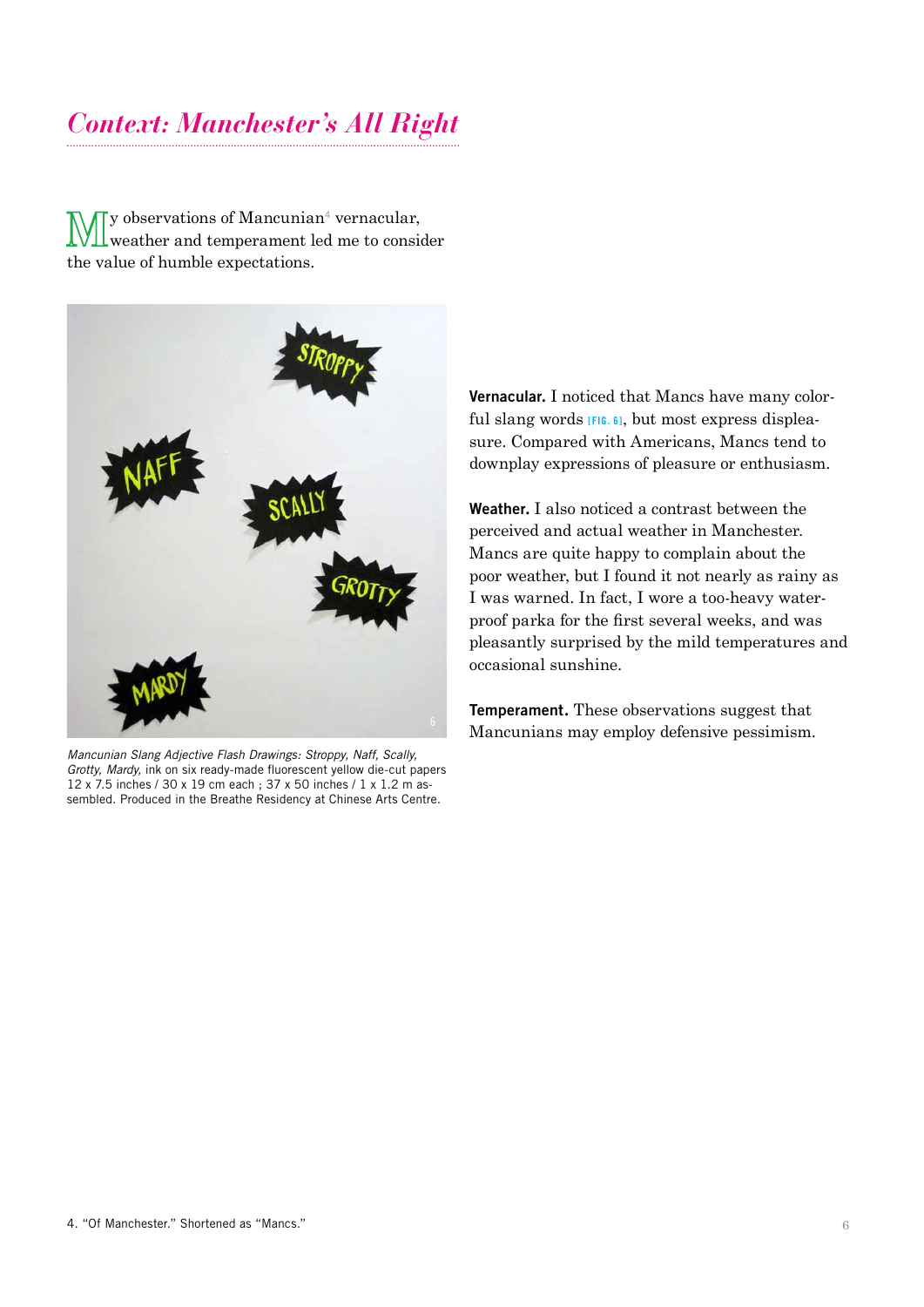

**1.** Modest expectations embed more opportunities for pleasant surprises. **fig. 7**

**2.** Tying pessimism to the mundane and optimism to transcendence is not a balanced, ambivalent view. It skews the bulk of available experiences to pessimism. **figs. 8, 9**



|                      | pessimism - optimism   |
|----------------------|------------------------|
|                      | mundane - transcendent |
| material- -ineffable |                        |
| skeptieism - trust   |                        |



7 *Expectations Occasionally Surpassed*, 2009, Ink on poster board, 25 x 20 inches / 63.5 x 51 cm

8, 9 *Cheap and Cheerful #1 & 2*, 2009, neon and glitter pen, 11.625 x 7.75 inches / 29.5 x 45 cm

Produced in the Breathe Residency at Chinese Arts Centre.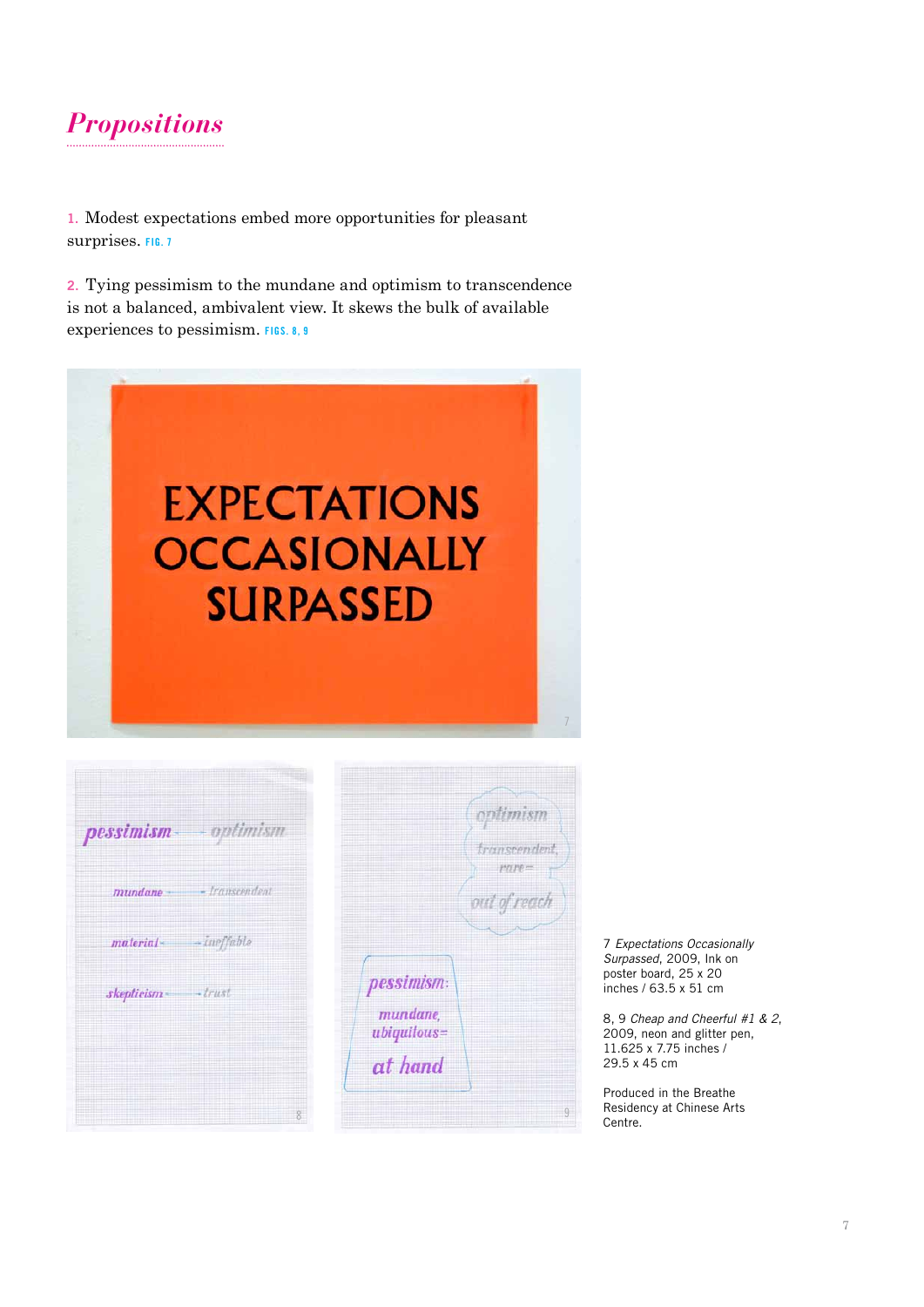



**3.** This view is not balanced, but it *is* a logical one. Negative emotions and experiences are powerful.

For example, of the six basic universal emotions and the social emotions, most are negative.<sup>5</sup> **FIG. 10** 

Psychologists have even noted that individual negative experiences carry more significance than positive ones.<sup>6</sup> **FIG. 11** 

This is because pleasure is necessarily self-limiting, while pain recedes from memory more slowly.<sup>7</sup> **fig. 12**

*We habituate quite rapidly to pleasurable sensations …any given pleasure will fade and the moment will pass…. Unpleasant feelings such as anxiety, fear and pain are generally not as ephemeral as pleasure; we do eventually adjust to displeasure or pain, but more slowly and less completely that in the case of pleasure.*<sup>8</sup>

5. Paul Martin. *Sex, Drugs and Chocolate: The Science of Pleasure*. London: Fourth Estate [2008] 152

*Cheap and Cheerful #3, 4, 5,* 2009, neon and glitter pen, 11.625 x 7.75 inches / 29.5 x 45 cm. Produced in the Breathe Residency at Chinese Arts Centre.

<sup>6.</sup> The research of John Gottman, a psychologist at the University of Washington, summarized by Stephanie Coontz. "History May Not Be a Guide," a submission in "Husbands, Wives and Hard Times." *Room for Debate*. New York: *New York Times* [April 8, 2009]

<sup>7.</sup> Philip Zimbardo & John Boyd, *The Time Paradox: The New Psychology of Time*. London: Rider [2008] 254 8. Martin 19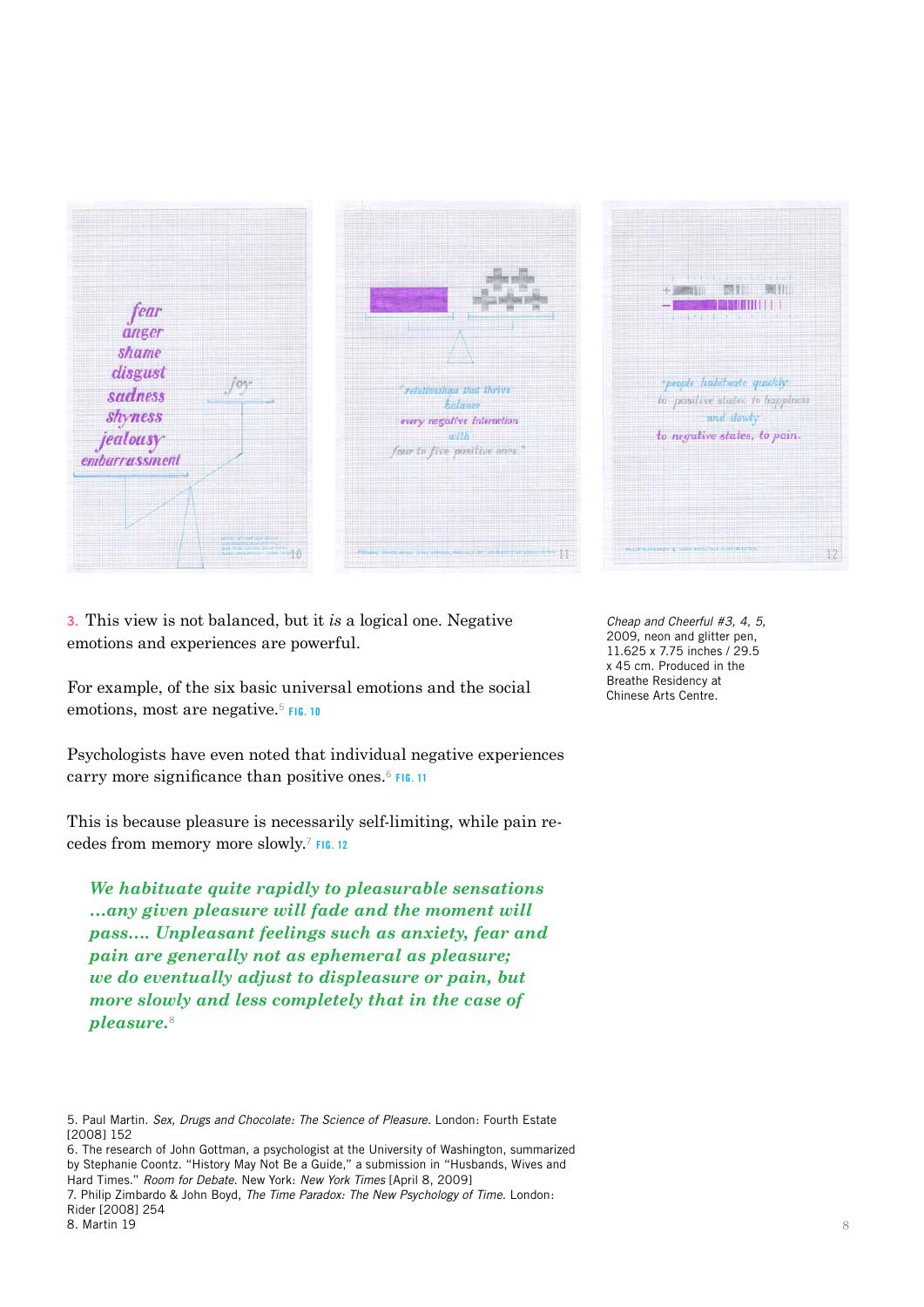**4.** The diversity of negative emotions, the high impact of negative experiences, and the longer duration of displeasure—suggest that negativity and positivity are not mere inverses. They have unique characteristics. Different approaches are required to abate one and cultivate another.

### **5.** *Negative emotions and experiences must be balanced by a constantly renewed pursuit of joy and positive experiences.*

Pain is highly subjective. Negative emotions can increase pain, while changing one's behavior and finding distractions can actually decrease the awareness of pain.<sup>9</sup> **fig. 13**



*Cheap and Cheerful #7 & 6,*  2009, neon and glitter pen, 11.625 x 7.75 inches / 29.5 x 45 cm. Produced in the Breathe Residency at Chinese Arts Centre.

Memories are also recalled in a highly subjective manner. Psychologists describe *Peak-End* effect, the brain's mechanism for judging a past event. We make snapshot judgments based on two moments, rather than retaining the emotional highs and lows of the entire experience. **fig. 14**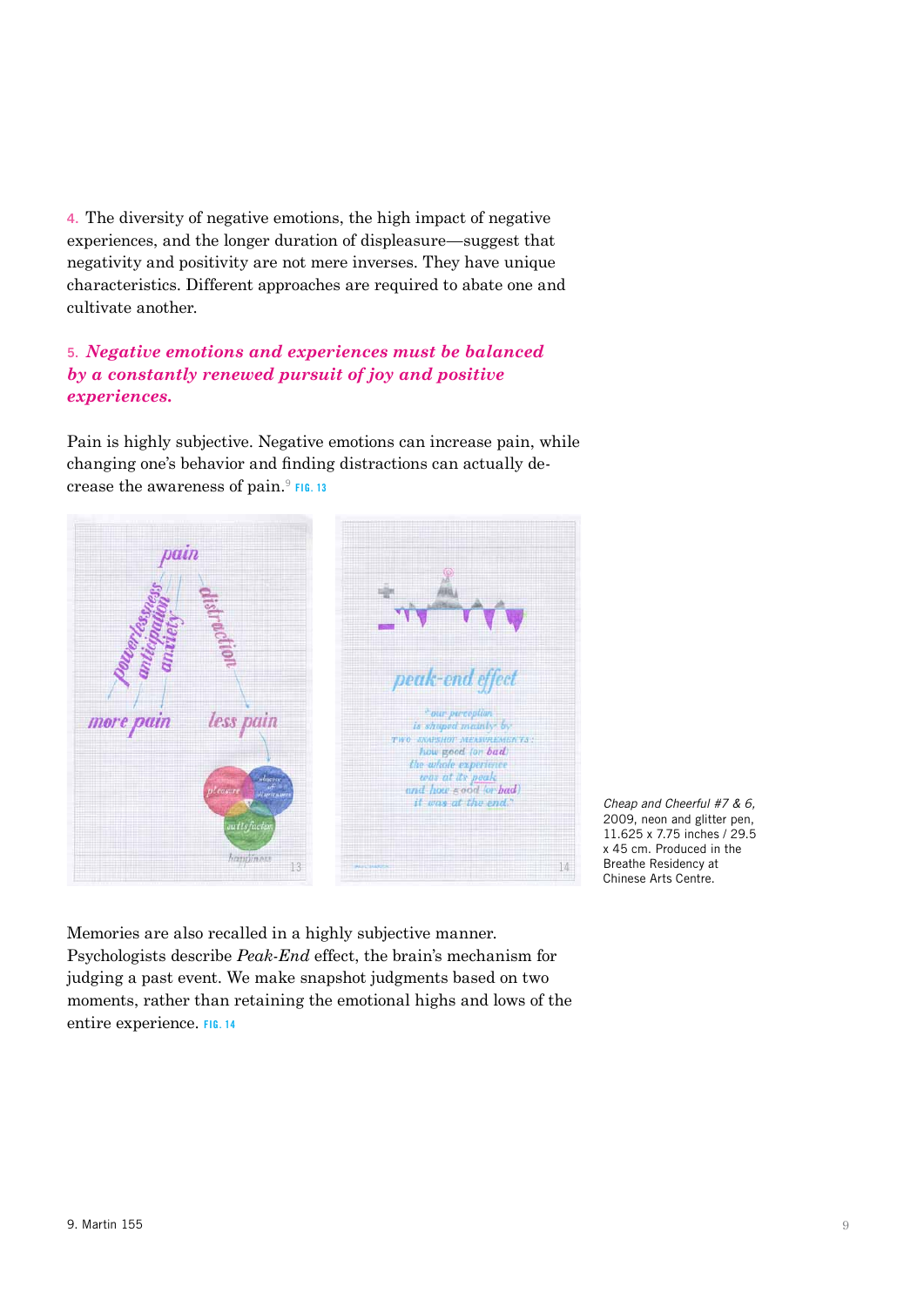**6.** Pleasure and happiness are distinct. Pleasure is one of three necessary components of happiness, along with the absence of displeasure, and satisfaction.

*…happiness and pleasure, though frequently confused, are not the same…. …happiness is made up of three distinct but complimentary strands… Pleasure … means feeling good; it is signified by the presence of positive emotions like joy, contentment, pride or affection. The absence of displeasure refers to the absence of pain or unpleasant emotions like sadness, anxiety, fear, anger, guilt or shame. Satisfaction, the third element of happiness, means judging, on reflection, that you are satisfied with your life in general and with specific aspects of it, such as your personal relationships or career. Satisfaction can come from believing your life has meaning."* <sup>10</sup>

**7.** While pleasure should not be confused with happiness, people cannot be happy without pleasure.

*Happiness … comes in many different flavours, each comprising a different blend of three core elements. To be truly happy, you need at least a little*  of each.<sup>11</sup>



*Cheap and Cheerful #9,* 2009, neon and glitter pen, 11.625 x 7.75 inches / 29.5 x 45 cm. Produced in the Breathe Residency at Chinese Arts Centre.

**8.** Pleasure may be the most attainable component of happiness, the most modest in ambitions. **fig. 15** 

I characterize satisfaction as a high ambition because it requires a sense of self-efficacy, impulsecontrol and sustained behaviors. I characterize the absence of displeasure as a moderate ambition, because, as we have already established, negative emotions and experiences are common and powerful; to abate them requires emotional intelligence and willpower. Pleasure, however, is a modest ambition. As pleasures are necessarily fleeting and self-limiting, modest pleasures will do just as well as grand ones.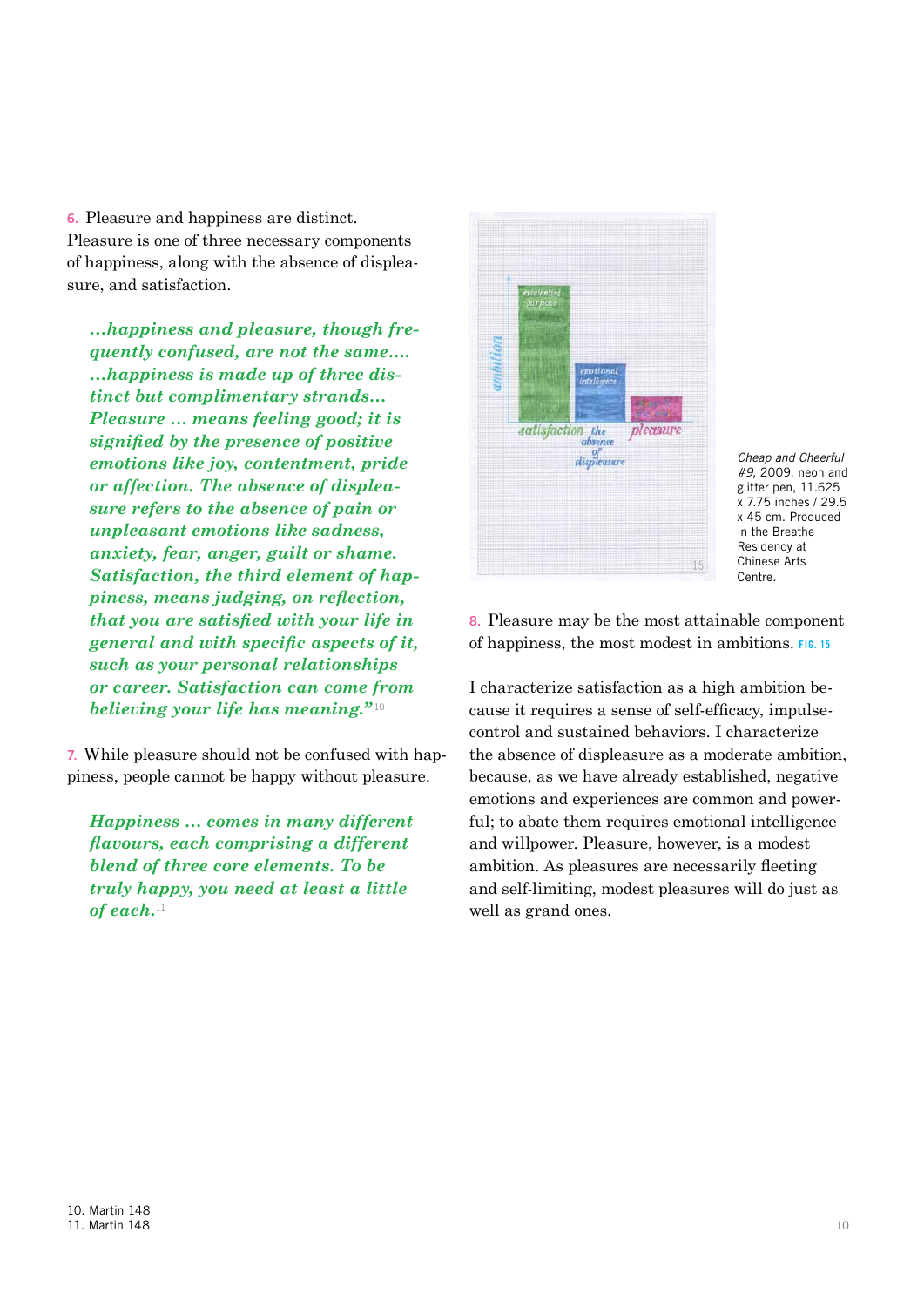**9.** Pleasure is also important in a balanced time-perspective.

Psychologists Philip Zimbardo and John Boyd identified six time-perspectives common in the Western world: past-negative, past-positive, present-fatalistic, present-hedonist, future, and transcendental future.12 An optimal time-perspective consists of healthy attitudes towards the past, present and future and simultaneously balancing all three. Readers are advised to embrace, with moderation, present hedonism.

*A hedonistic present gives you energy and joy about being alive. That energy drives you to explore people, places and self. Present hedonism is life-affirming, in moderation….*<sup>13</sup>

**10.** *If tying pessimism to the mundane and optimism to transcendence creates an imbalanced perspective, then optimism can and should be found in the mundane.*





**11.** *One pathway towards finding optimism in the mundane is in Manchester's discount and pound shops. They epitomize* **cheap and cheerful***, signifying immediacy and pleasure.* **fig. 16**

*Cheap and cheerful* is an English phrase notable for its thoroughly appreciative tone, even though Mancs can seem unsentimental.

It's also characteristic of the 'Northern Soul.' As Stuart Maconie put it,

*...many of the north's market and mill towns … have become shrine[s] devoted to binge drinking and discount shopping.*<sup>14</sup>

Cheap and cheerful also reminds me of a Chinese expression, which is nearly identical:

## 又平又靚

[Literally, "also cheap, also attractive"]. For my ultra-frugal immigrant parents, no higher compliment could be paid.

**12.** *Making works that embody modest expectations, in tandem with works of higher expectations, can be a viable method for pursuing a more nuanced understanding of optimism, and result in a more varied practice.*

13. Zimbardo & Boyd 298

<sup>14.</sup> Stuart Maconie. *Pies and Prejudice: In Search of the North*. Reading: Ebury Press [2008]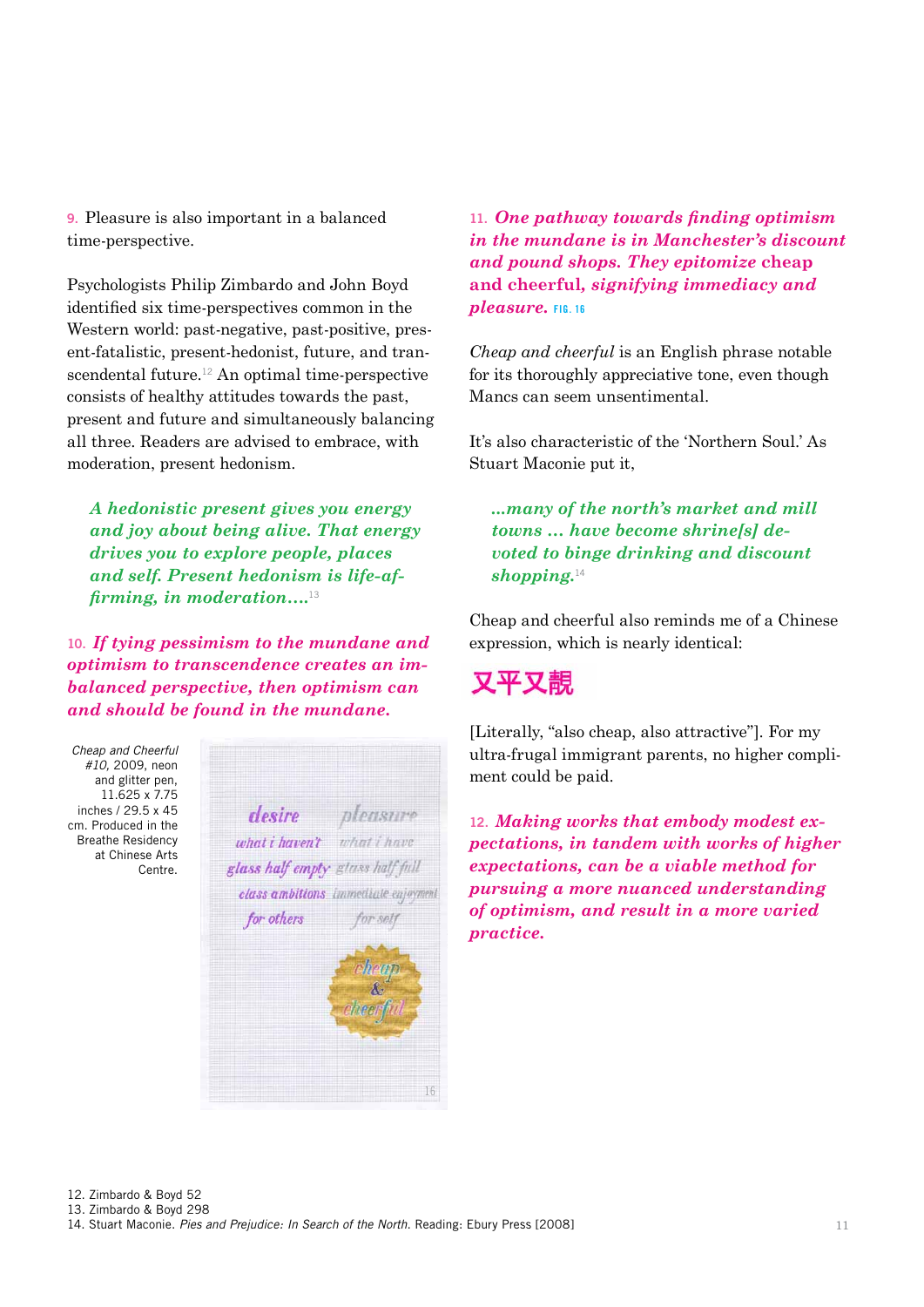## *Points of Reference: Modesty*



17 David Sherry, *Auctioning a forged pound 'Captain Hyde'* 2008 during a talk at ECA. Source: Dave-Sherry.com

18 Chu Yun, *Unspeakable Happiness (No.2)*, 2003, Installation, "The Fifth System: Public Art in the Age of Post-Planning," The 5th Shenzhen International Public Art Exhibition, Shenzhen, China. Source: ChuYun.net

19 Ceal Floyer, *Helix*, 2003, helix template and objects, 17 x 20 x 12.5 cm. Source: LissonGallery.com

uring the residency, I learned about these three artists, whose modest works I've returned to time and again.

Glasgow-based artist **Dave Sherry [fig. 17]** is a performance artist whose gestures may be read simply as odd behavior. In one work, he stands in a gallery for the duration of a preview with a lampshade on his head. For a video, he cut out pictures of eyes, and pasted them onto his eyelids, and titled the work *Seeing Through Tom Cruise's Eyes*. While these works may seem like conceptual one-liners, Sherry is an articulate artist rigorously contextualizes his practice with an interest in chance, procedures and a "compulsion to be yourself."15 He cites his influences, including David Hammons, Martin Creed, Bruce Nauman and Martin Kippenberger. According to Sherry, he is happy if his works prompt a response as modest as simple curiosity: "Oh, look at that. What's going on over there?"<sup>16</sup>

**Chu Yun**'s works are so slim as to verge on invisibility. As Philip Tinari wrote in *Artforum* (March 2009), there's

#### *something subversive … about works that were barely works."*

For example, in *Unspeakable Happiness II* **[fig. 18]**, Chu Yun reveals the

*uncanny power of blank flags to elicit an affective response from viewers, whether through their banal beauty or through the feigned promise of new avenues of consumption. Empty signifiers, they announce without announcing anything in particular.*

**Ceal Floyer** makes work of extreme reduction. Floyer's art is "a mixture of Duchampian word play, absurdity, illusion and linguistic pendantry."17 In *Helix* **[fig. 19]**, she placed various bits and bobs in a plastic template; each object fit their respective apertures with baffling exactness. In *Ink on Paper* (1999), she "drew" a circle of ink by holding a felt-tip marker on the surface of the paper until the marker bleed through the paper and went completely dry. Floyer's practice is a very tightly controlled reductionism whose end products frustrate the viewer's expectations of grand feats.

16. Ibid.

<sup>15.</sup> Dave Sherry lecture, *Tuesday Talks* series, Whitworth Gallery. 3 March 2009.

<sup>17.</sup> Jessica Lack, "Ceal Floyer: Genuine Reductionist," Art World Magazine, Feb./Mar. 2009) 132.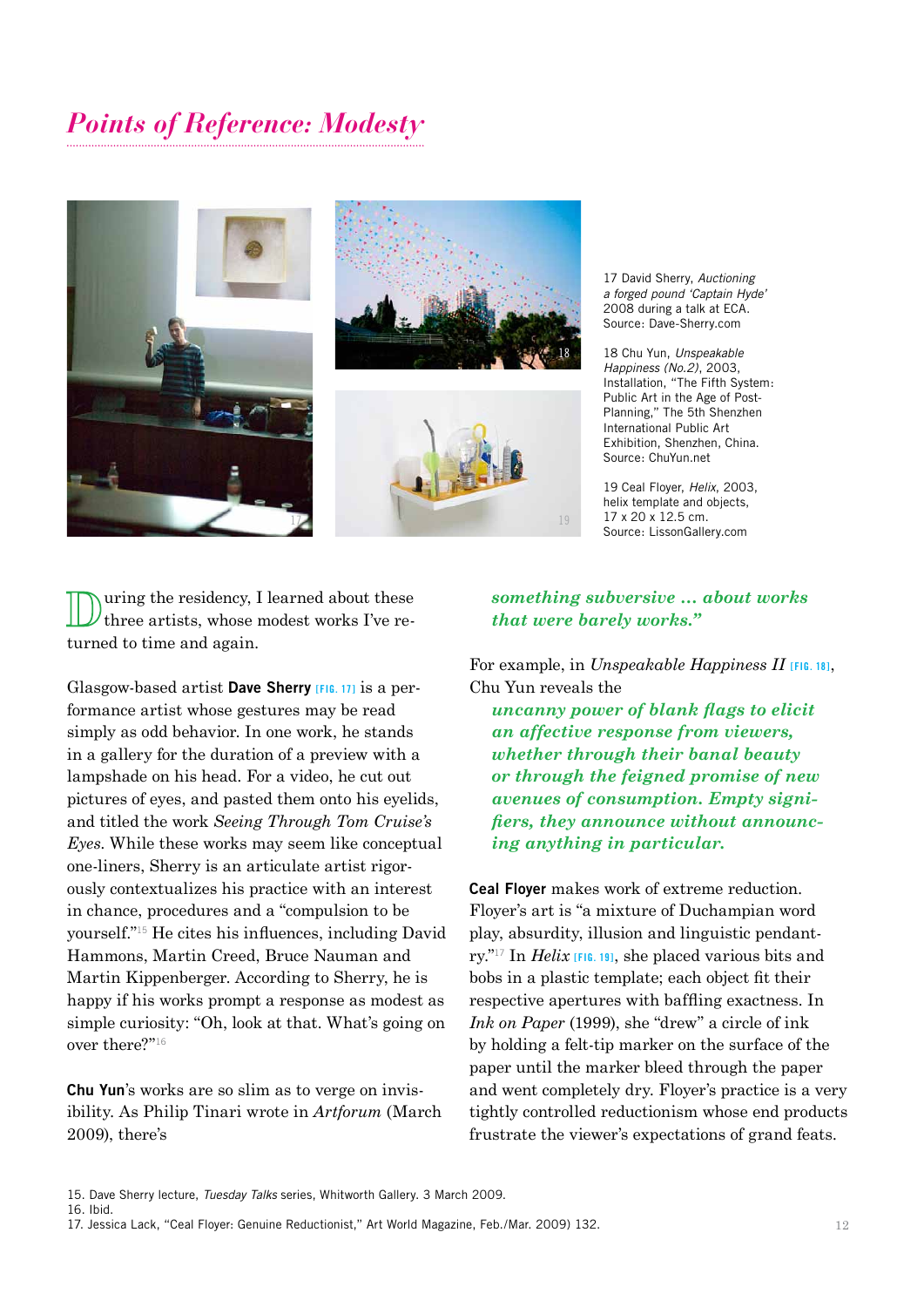## *Results*



### *Sorted:* **A Mancunian Commemorative fig. 20**

The result of my investigation into British commemoratives and Mancunian slang, weather and temperament is *Sorted*, a limited edition of 50 gilt and enamel pin badges. The badge depicts a banner over a rain cloud, which is obscuring a drab rainbow. These symbols suggest the coexistence of gloomy outlooks and vibrant attitudes.



20 *Sorted*, 2009, badge, 1 inch / 25 cm diameter. Edition of 50.\*

21 *Pounds of Happiness* (installation), 2009, mixed media, 8 x 8 x 5 feet / 2.4 x 2.4 x 1.5 m\*

22, 23 *Pounds of Happiness*  (conveyor belt), 2009, paper, pen, wood, motor, table, 48 x 34 x 24 inches / 122 x 86 x 61 cm\*



24 Mary Heilmann, *Lovejoy Jr.*, 2004, oil on canvas, 40 x 32 in. (102 x 81.3 cm), Collection of Rena Conti and Ivan Moskowitz, Chicago. Source: NewMuseum.org

25 Renee Gertler, *Secret Garden*, 2007, mixed media. Approx. 18 x 14 x 15 inches / 46 x 35 x 38 cm. Source: ReneeGertler.com

#### *Pounds of Happiness:*  **Cheap & Cheerful, Modest Expectations [figs. 21-23]**

The result of my investigation of cheap and cheerful is *Pounds of Happiness*, an installation and freestanding sculpture that highlight modest pleasures available in daily life. Free of class ambitions, the works are a celebration of visual pleasure and a cheap and cheerful aesthetic. The sculpture is a simple conveyor belt displaying a drawing of pound store products drawn with pound store materials. The installation is an intuitively made collection of works of modest ambitions—small moments of pleasure. The simple gestures draw visual connections, make curious recursions, and declare unwarranted exuberance.

The project is really just about pleasure, in the same way as Mary Heilmann's paintings **[fig. 24]** or Renee Gertler's *Secret Garden* **[fig. 25]** assemblage. The intent is to inspire pleasure, unadulterated by skepticism or irony. As slim as the works in *Pounds of Happiness* are—with their simple techniques and familiar materials—they attempt to embody optimism via the hope that small pleasures are alone are rewarding.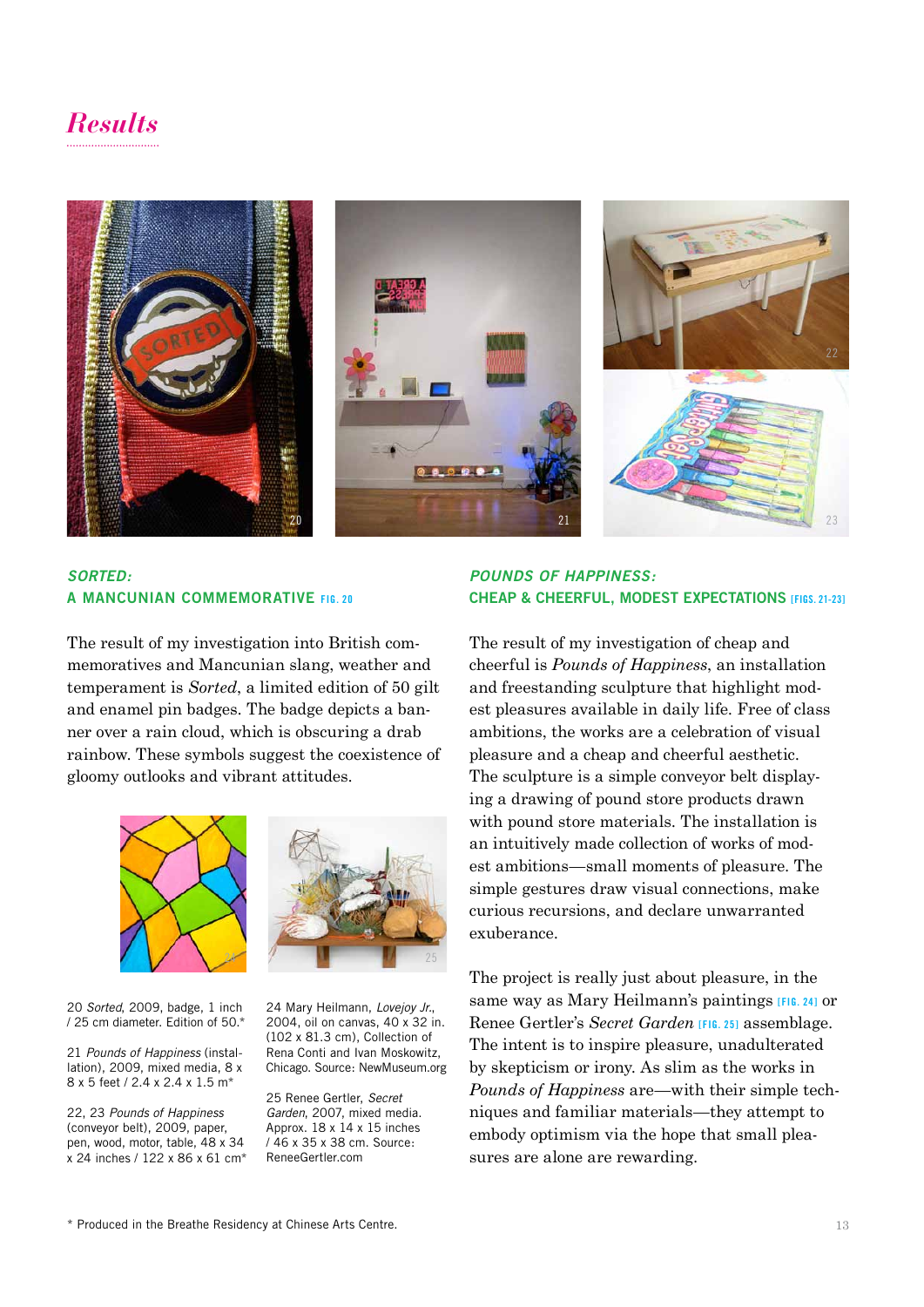

*Unlimited Promise*, 2009, installation: foil paper, thread, light, shadow, 15 x 20 x 14 feet / 4.5 x 6 x 4.2 m. Produced in the Breathe Residency at Chinese Arts Centre.

#### *Unlimited Promise:* **Material Modesty as Contrast fig. 26**

*Unlimited Promise* is an installation of text cut from mirror foil paper and hung individually. Gallery lights cast a strong shadow on one wall, and reflections spin around the room as the letters rotate. It is an installation of inversions: forwardand reverse-readings, light and dark, cast shadows and reflections. The work is mostly immaterial, correlating to its theme of the unknowable future.

*Unlimited Promise* is an examination of how high ambitions bring optimism and pessimism into sharp contrast: the phrase, UNLIMITED PROMISE, may be read as available potentials (to an optimist) or impossible goals (to a pessimist).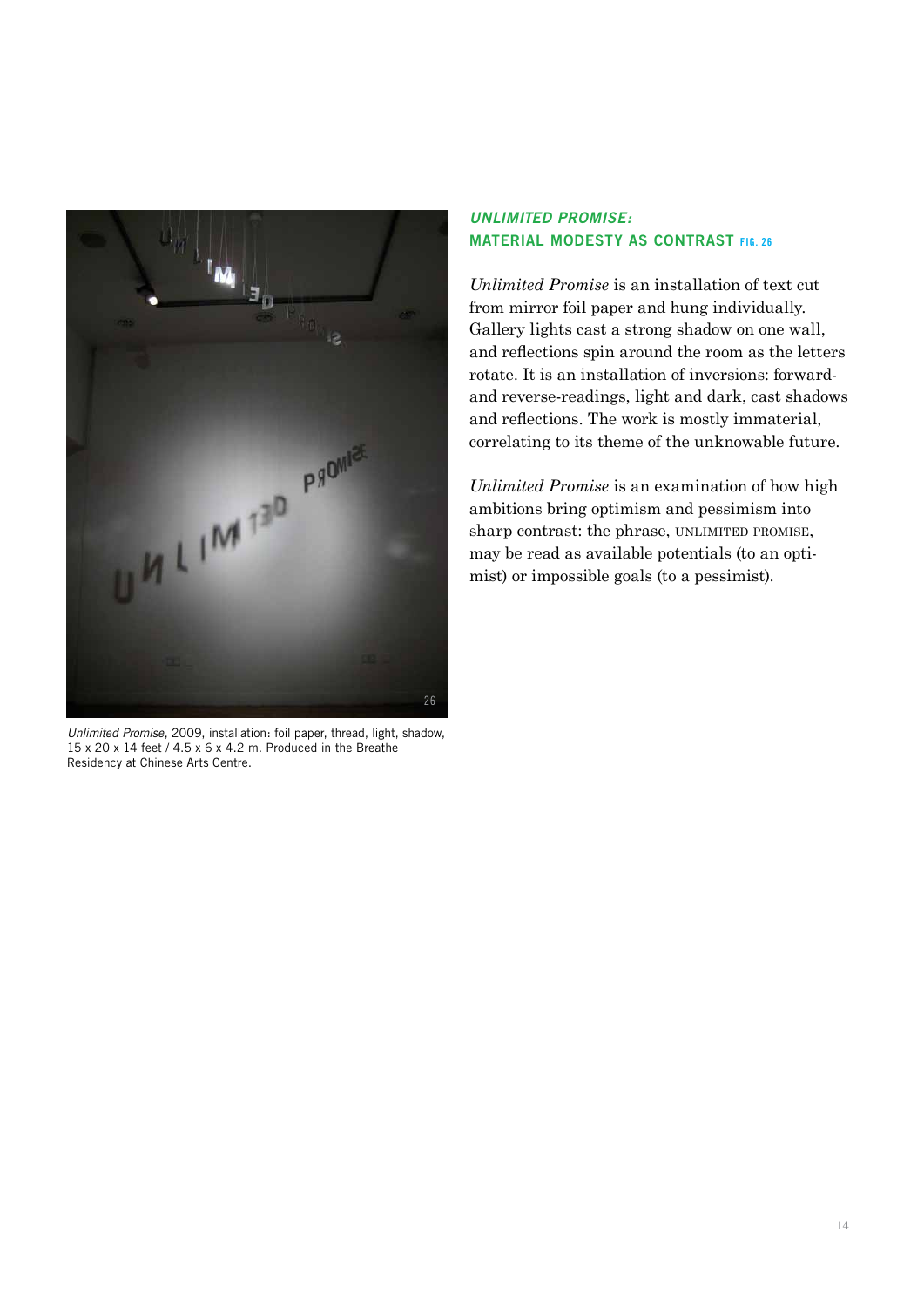hile *Sorted*, *Pounds of Happiness,* and *Unlimited Promise* look and feel much different from some of my past works, there are a few interesting points of continuity.





My interest in the overriding influence of **consumer culture** can be seen in the *Presents* **[fig. 27]** and *Inventions* series. The *Presents* are clearly influenced by retail display and the language of desire. The *Inventions* are fictional product design-like drawings, but in contrast with the reconfirgured pound shop items in *Pounds of Happiness*, the *Inventions* are embedded with a sense how consumer products fail

to improve the quality of life. For example, the *Dark Light (Desk Model)* **[fig. 28]** is a proposal for a light that shines dark, to compensate for a dim laptop monitor in a bright room. The objects in *Pounds of Happiness* evince their planned obsolescence as well, however, taken without pretensions, they are completely sincere in their ambition to provide pleasure, however brief or modest.

27 *Gold Present*, 2007, balsa wood and paper, 22 x 18 x 18 inches / 56 x 46 x 46 cm.

28 *Dark Light (Desk Model)*, 2007, graphite, vellum, paper, acetate, 16 x 20 inches / 41 x 51 cm.

29 *Untitled (Lens Flare, Large Mirror)*, 2007, mirror, frame, lights, 26 x 32 x 2 inches / 66 x 76 x 5 cm.

30 detail of *Pounds of Happiness* (installation): Recursion, laser print, found frame, 7 x 9 x 0.5 inches / 18 x 23 x 1.5 cm. Produced in the Breathe Residency at Chinese Arts Centre.

31 *To-Do List* (installation view), 2006, ink, paper, monofilament, 48 x 60 x 5 inches / 1.2 m x 1.5 m x 5 cm.



*Pounds of Happiness* shares an interest in **happiness** with *Lens Flare (Large Mirror)* **[fig. 29]**, a partially-sandblasted found mirror. In its most basic function, *Lens Flare* is an instrument for making people smile. It also suggests the moment when everyday banality is transcended. In the *Recursion frame* **[fig. 30]** in *Pounds of Happiness* also uses a gold frame to a similarly curious effect. However, the image in the frame refers knowingly back to the object, heightening awareness of both the object and its representation.

**Language** is an important part of my practice; it has been an organizing principle in recent projects, but has been a material that I work with in the past.

*Unlimited Promise* can be seen as following a body of papercut texts **[fig. 31]**. Of course, the previous work was concerned with anxiety, accumulation and



illegibility, where as *Unlimited Promise* relies on legibility, semantic ambiguity and an economic use of materials. Interestingly, I had hung text in a similar fashion before in my studio two years ago, in an explicit and pessimistic gesture; returning to the form with more meaning-filled intentions has been rewarding.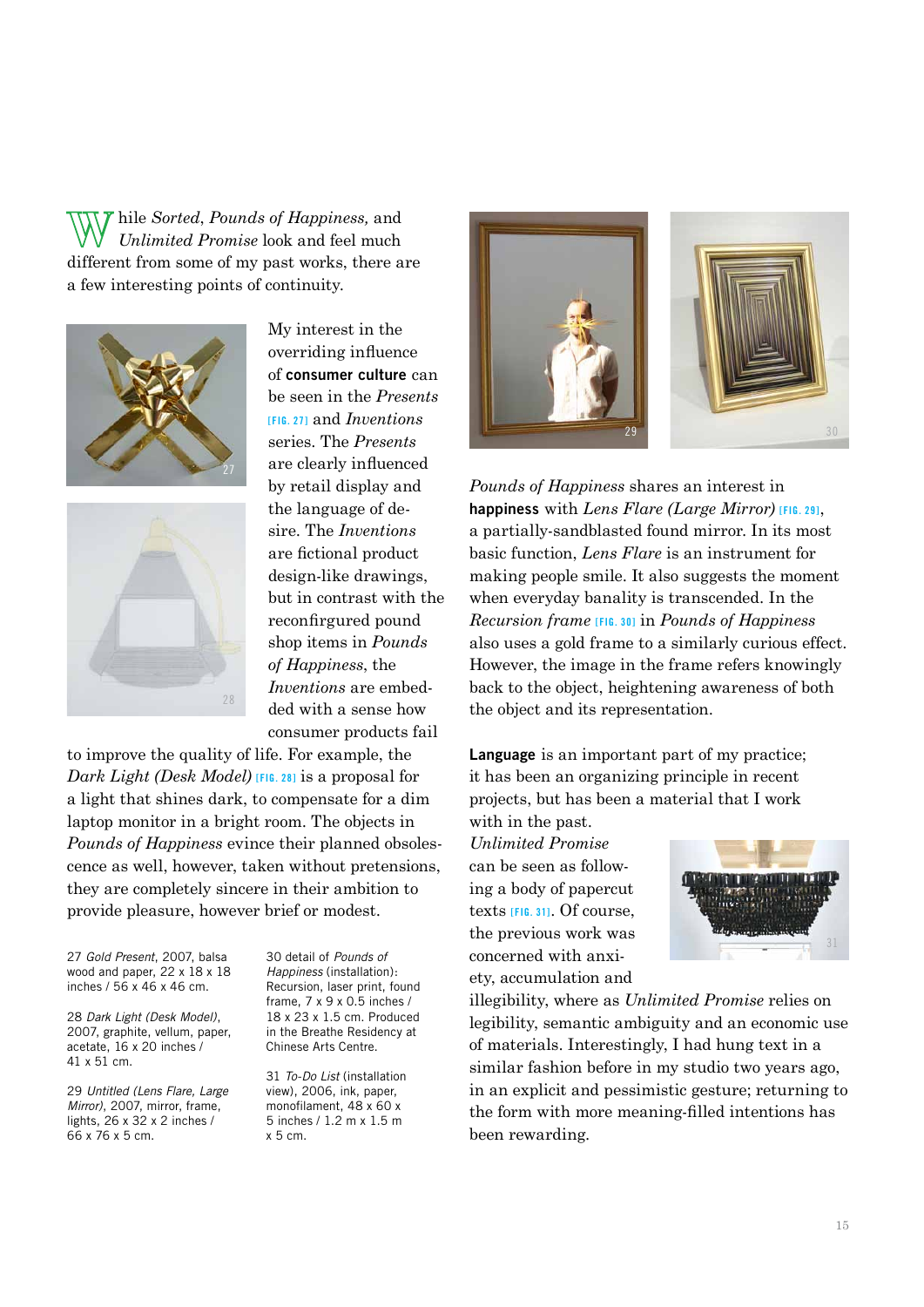# *Available Areas of Inquiry*

**N** hese areas of inquiry are the logical next steps to advance my investigation.

**1.** Happiness requires three components, of which pleasure is but one. What of satisfaction and its relationship to optimism and pessimism? What of the absence of displeasure?

*Everyday notions of happiness often focus on the pleasure element while neglecting satisfaction and the absence of displeasure. This tendency… is in tune with our consumer culture of instant gratification. True happiness is thought to be elusive,… pleasure is assumed to be quick and easy…. The result can be a one-dimensional form of pseudo-happiness from which satisfaction is lacking and displeasure is all too present.*<sup>17</sup>

After all,

*…anyone who attempts to rely exclusively on pleasure to make them happy is likely to have a struggle on their hands.*<sup>18</sup>

**2.** Investigate how the three components of happiness correspond — or don't — with Zimbardo and Boyd's six *Time Perspectives*. 19

**3.** Consider the difference between pleasure and desire (liking vs. wanting), especially as it relates to art experience? What of visual attractiveness, marketability, etc.? Are there correlations between liking and wanting an art object, and do these correlations have any implications on the viewer's expectations of how a work of art performs?